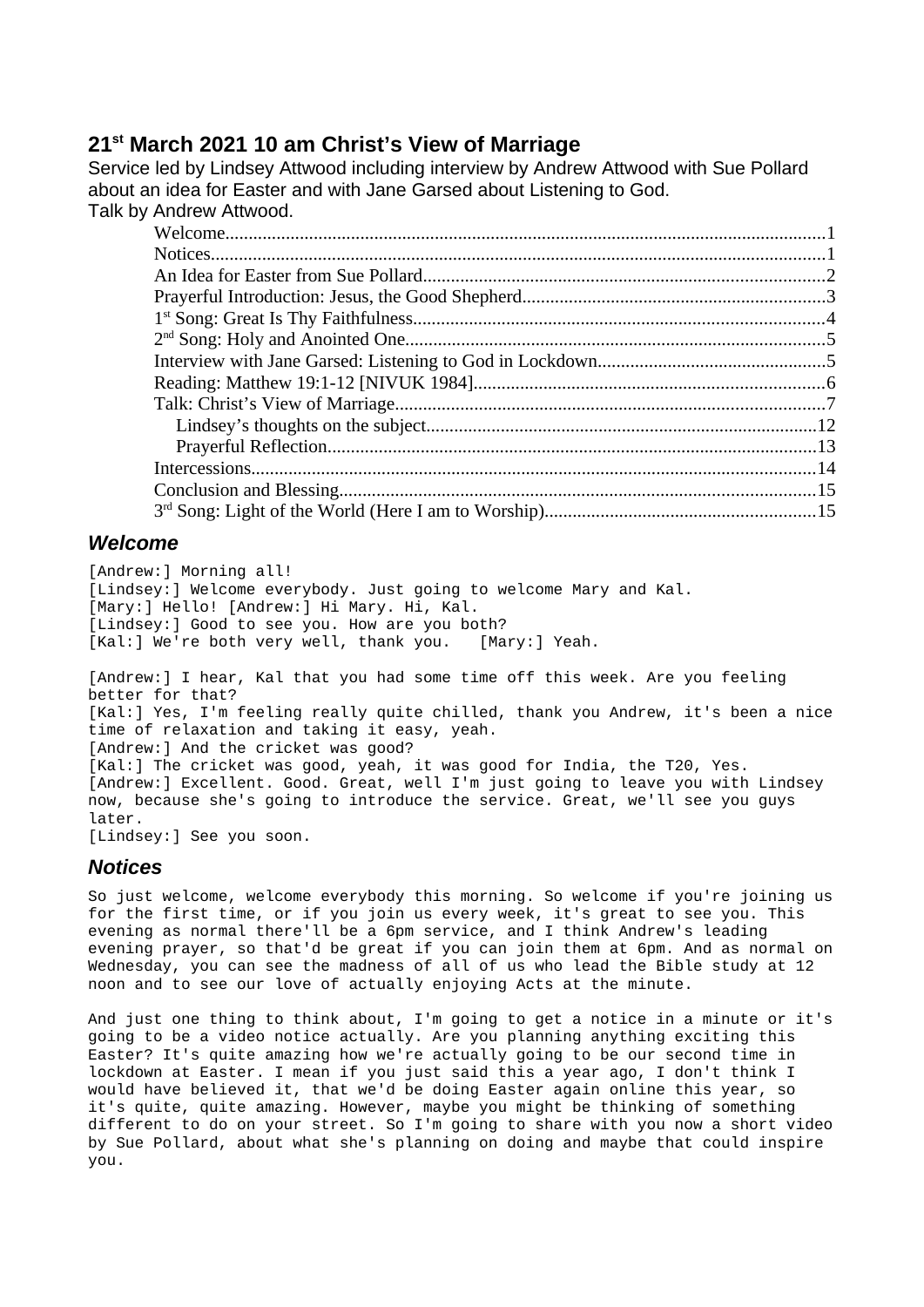### <span id="page-1-0"></span>*An Idea for Easter from Sue Pollard*

[Andrew:] Hi Sue, good to see you! [Sue:] Hi there, it's good to see you too.

[Andrew:] Sue, you wanted to talk about ideas for Easter and a particular idea that you want to encourage us with, but before we get to your idea, can you give me a bit of background about what you tend to do with your street? What's your experience in doing things on your street?

[Sue:] Okay. Our streets ended up with quite a history of doing community things. And we started off actually having a really useful conversation, and I'm sure that it was Heather Suffield at some point who said, "What about having a street party?" I remember thinking, "Street party? What on earth is she doing with one of those? I have no idea with that." And then the consensus was to go with the street party. And we started off doing something quite small prior to that: we had a bring-and-buy sale with Blue Peter, which was really easy, low key, we invited everyone. So there was no pressure, and loads of people came and they all said, "It'd be really good to meet people again, we don't know all the people on the street." So we said "Well, we're thinking of doing this street party." It was great fun organising it. I think of everybody I know, I would really not think that I would ever be a party person. But I ended up being involved in organising a street party, but everybody just chipped in, in all sorts of ways. So we had one in 2000, we had one in 2002, that would be for the Golden Jubilee, wouldn't it? I think we probably had one in 2012 for the sixtieth, we've had a number of street parties since then. But we've done other sorts of things, so at Christmas we've done carol singing. In fact the last couple of years people have done a great job, you know we've had mulled wine and mince pies, and everybody's done a countdown and switched on their lights at the same time, and we've done some choral singing together. We've done various things together.

[Andrew:] What really interested me was your idea for maybe helping Christians at this Easter time, who can't obviously meet together in the church building because of restrictions. What could we be doing as we head towards this Easter that might chime in with some of what you've been sharing?

[Sue:] Although the cross will be on Abbey Fields, we won't be able to have the Good Friday service and walk of witness. But it occurred to me that people could put a simple cross at the front of their property, just showing that actually it's not about rabbits and chicks, it's about the death of Christ and about the resurrection of Christ. And so, I was thinking about how to do it. I've been speaking to various people at it, you might have a cross in your house, I mean

this is a really small one we've got. I went walking and just picked up two sticks and just bound them together with string, just to have a cross at the front of the property to say, this is really important to us. And I thought it would be good to put something there which would engage with people. And it occurred to me, put it in a sign which said we want to share the joy of Easter. We want to share the joy of



Easter because a cross is not a sign of joy to people, it's a sign of death, but for us we know it's salvation, and we know the Cross is empty because Jesus has risen, and so it is good news for us and it is a point of joy for us.

So, I think so many people are walking around the streets at the moment, and hopefully over the Easter weekend there'll be more people walking around, wouldn't it be something to engage with people to say, "There is something significant here," and seeing a number of these around to make people think, "Well actually, for some of my neighbours, this is very important to them." And so that's the central thing.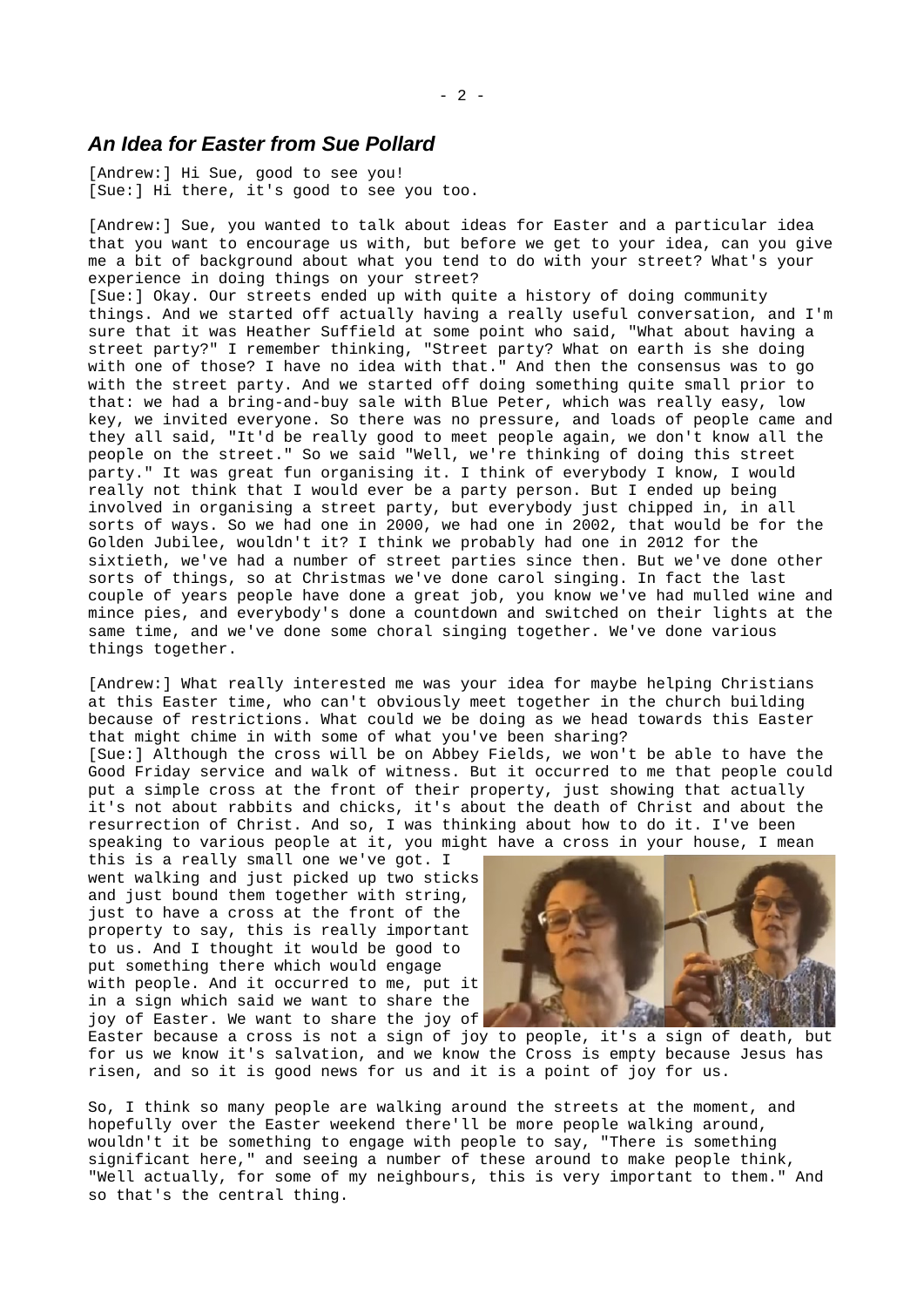I'm hoping to put some Easter eggs out, because I'd love to share something with people. And so I had thought of just popping some Easter eggs out as well. Obviously I've got to be careful with that, that we keep them at a height away from dogs and making sure we're thinking about allergies, so that they're not accessible to children that are not supervised, and we'd make sure that people are careful in that way. But, you know, I'm thinking that I would be able to do



that; other people might not feel so comfortable with that, but I'd love to be able to share that with them to say, "I want to share the joy of Easter with you." I've asked some of the neighbours on our street, who said, "Yes, I'll do that with you." And my plan is to just say to people on the street, "I'm going to be doing this over the Easter weekend – do help yourself to them, join in if you want to."

[Andrew:] I mean, I love the simplicity of it, because you know, like you're suggesting, maybe from the **Thursday in Holy Week through to maybe Easter Monday**, just a few days, where people will suddenly see crosses, it would be great if, you know, loads and loads of Christians in the town had a cross in a window or maybe on a gate or near a wall at the front of the property, like you say, simple – it's dead easy to do, and it's a kind of opportunity just to be a bit more visible. And it may even engage conversations with neighbours who hadn't known before where you're coming from, and it might be something that they would want to join in with or even talk about. So I think it's a great idea, really good idea.

[Sue:] Yes, that was just an idea to put forward, but it would be lovely to think people will engage with it, and think of doing that.

[Andrew:] Okay, well, I think we can leave it there. It's a great idea, I would love to endorse as many people in the church during that Easter Week to put a simple cross out, maybe a simple message inviting people into the joy of Easter, and, you know, sensibly putting some, maybe some Fair Trade chocolate or some normal chocolate, at a sensible height. That's a great idea. Thank you for talking to me, Sue, really good idea.

[Lindsey:] Thank you, Sue, for that. We met with some of our neighbours on Friday night on a Zoom, and we were chatting about what we're going to do in the street, maybe a street party when lockdown hopefully ends, and so we're trying to get to know our neighbours, and it's been really, really good. It's a great opportunity just to be known. So, I would really encourage people to do that.

#### <span id="page-2-0"></span>*Prayerful Introduction: Jesus, the Good Shepherd*

So, today's service: we're still continuing with our theme of marriage, and what Jesus said about it. We're actually looking at some of the words of Jesus in Matthew, and Andrew will be sharing with us later, and actually after that, both of us, we're going to just talk a little bit about personal stuff and how this has affected us, because sometimes it's really good, not to sort of read stuff but how does it actually flesh out in reality and it's important to see that.

So as normal today we're going to have two worship songs, and a little video by Jane Garsed talking about what God is saying to her at the moment, and looking forward to Mary and Kal doing intercessions later.

So I just thought this Sunday morning, it's always good to get into God's presence and to be still before we even start and have to think. So I was praying, the other day and I just had this verse come to mind, and it's from Isaiah 40 verse 11. And I'm just wondering, what I would like you to do if you can, is to close your eyes when I say it because I want you to engage with this, and to allow God to draw near to you. So the verse is this: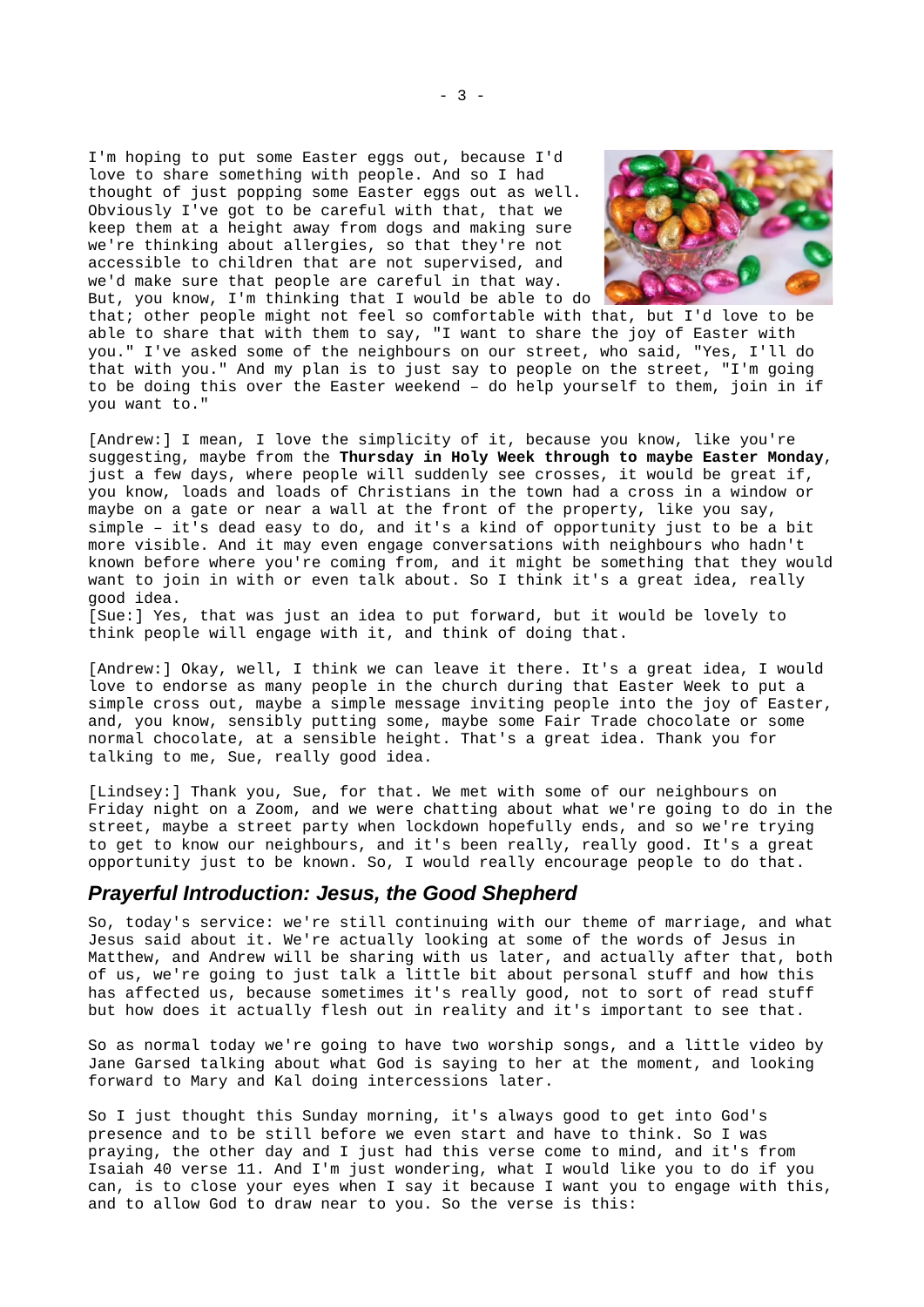He tends his flock like a shepherd: he gathers the lambs in his arms and carries them close to his heart; he gently leads those that have young.

So I just wanted you to imagine, just for a moment, that you are a sheep. I really love sheep actually, but sheep are quite simple. So just be a simple sheep for a moment, just imagine you're a sheep in your field. And I just wanted you to imagine that you can hear the call of the shepherd, and you're really used to his voice, or her voice, you're used to the voice of the shepherd, and that you follow it, you know that this is a safe voice, you know this is the voice that you can trust, and that you follow that voice. Notice that in the verse that he gently leads those that have young, so if any of you have children, for instance, and you're, you get anxious and it's just lots of work, how Jesus is so gentle with you, knowing what it's like to have young, to have young children, or to have responsibility, but He's good and He knows how to lead you. Just be still and imagine Jesus calling you by name, imagine Him calling your name. Let Him lead you and then allow Him to hold you. Just imagine that you love holding your children. If you have children, you will often hold them. And I just want you to imagine that you are being held by Jesus, that He holds you close to His heart. Sometimes, I don't know if you've ever seen sheep being held, they often wriggle, or even children, little children do as well, don't they, wriggle and want to get down. But just let Him hold you and relax in that hold if you can, don't struggle. Just let Him care for you right now. Don't be afraid of Him. Don't be afraid of anything you've done, just allow Him to hold you.

He tends his flock like a shepherd: he gathers the lambs in his arms and carries them close to his heart; he gently leads those that have young.

I just want you to remember this week when you're stressed or things are difficult or you're struggling, just to imagine that: remember that He's the good shepherd. And if you can, just allow yourself to be still for a minute. And remember that He wants to hold you close to His heart, that He's close to you and that you can trust His voice, you don't need to run away, for He's gentle and loving.

Dear Father, we thank You for everyone gathered here now, and for those that may watch later. Thank You that You know each of us by name, and we are precious to You. We are dependent on You and are trusted in You completely. As we surrender ourselves in adoration, we ask that You would come by Your Holy Spirit, and inspire our hearts today. Come fill our lives with Your love, fill our conversations with Your grace and truth, and fill this time together with Your presence. We ask this for Your glory and praise. Amen.

So now we're going to have a time of worship, we're going to have two songs. And then we're going to see an interview with Jane.

## <span id="page-3-0"></span>*1 st Song: Great Is Thy Faithfulness*

1. Great is Thy faithfulness, O God my Father; There is no shadow of turning with Thee, Thou changest not, Thy compassions they fail not, As Thou hast been, Thou forever wilt be.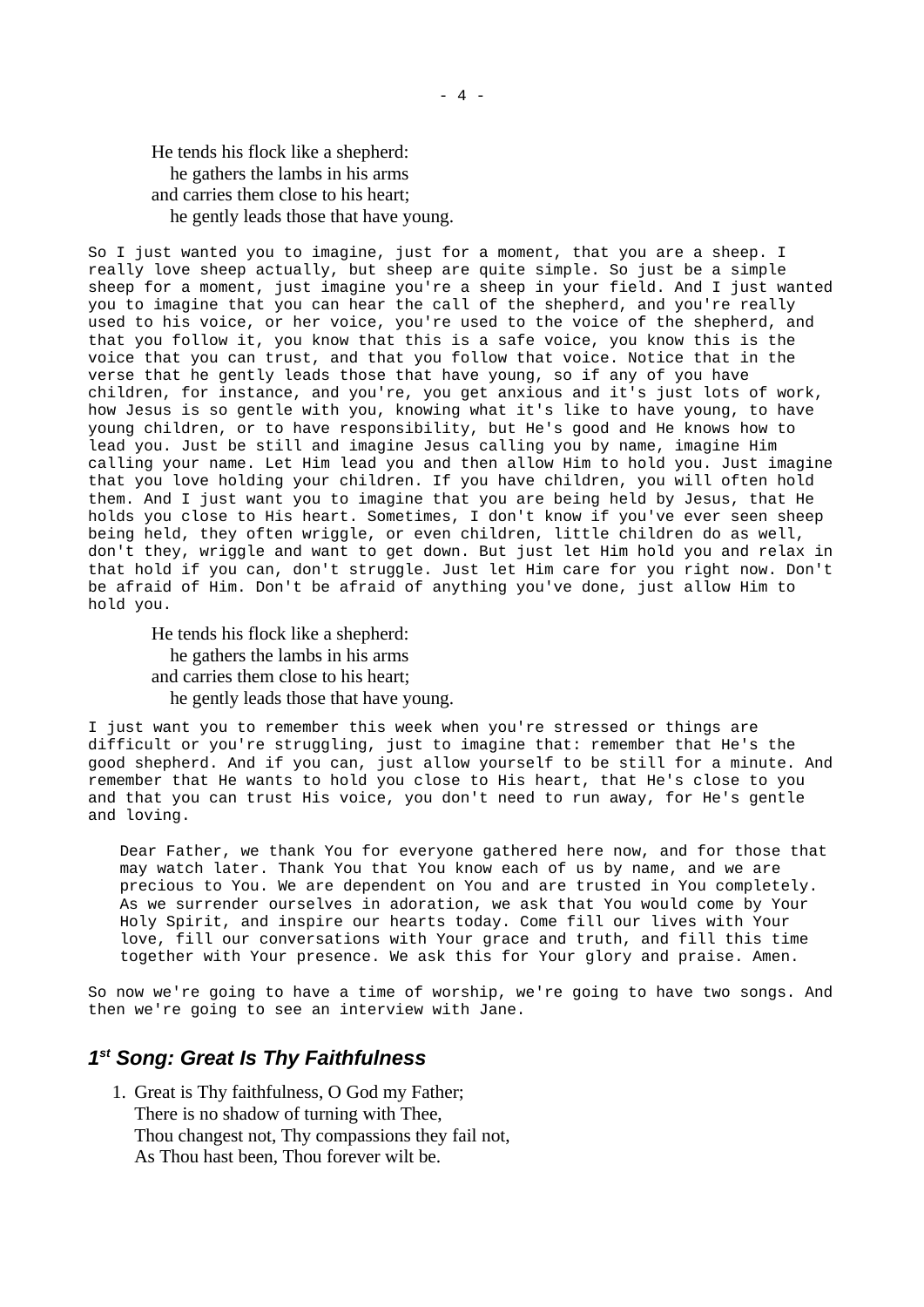*Chorus:*

Great is Thy faithfulness! Great is Thy faithfulness! Morning by morning new mercies I see; All I have needed Thy hand hath provided; Great is Thy faithfulness, Lord unto me!

2. Summer and winter and springtime and harvest, Sun, moon, and stars in their courses above; Join with all nature in manifold witness, To Thy great faithfulness, mercy, and love.

### *Chorus*

3. Pardon for sin and a peace that endureth, Thine own dear presence to cheer and to guide; Strength for today, and bright hope for tomorrow Blessings all mine, with ten thousand beside.

*Chorus x 2*

## <span id="page-4-1"></span>*2 nd Song: Holy and Anointed One*

Jesus Jesus Holy and Anointed One Jesus

Your name is like honey on my lips; Your Spirit is like water to my soul; Your Word is a lamp unto my feet; Jesus I love You – I love You.

Jesus Jesus Risen and Exalted One Jesus

## <span id="page-4-0"></span>*Interview with Jane Garsed: Listening to God in Lockdown*

[Andrew:] Hi Jane, good to see you. [Jane:] Hi Andrew.

[Andrew:] Thank you very much for being open for a little interview. I just wanted to ask you some questions, and it's to do with what God's been saying and doing. And I just wondered, first of all, through lockdown in a general sense, what do you think are the key things that you've been learning as a Christian? [Jane:] Okay, well I think, probably, I think there's been a personal growth, a personal deepening with God. And I think that really, some of it's been forced maybe, because there's been more time to be able to do it, but I think there's been a real calling by God for me to go deeper, and to... By that I mean to spend time with Him, to spend more quality time with Him. And I guess, you know, there was a big sort of turning point for me, in sort of rereading Hebrews 5:7, when we look at Jesus, petitioning God in prayer, in tears, and then it says that God heard Him because of His reverent submission. And those two words have really sort of stuck with me, and the challenge of trying to submit to God and be obedient, because that's also in that passage as well. And what does that mean? And so I was sort of, that's been stretching those muscles for me, just in ordinary, everyday situations, because by nature I'm perhaps quite a challenging person [laughs]. So it's challenged me but also, you know, that whole sense of just drawing closer in obedience to God.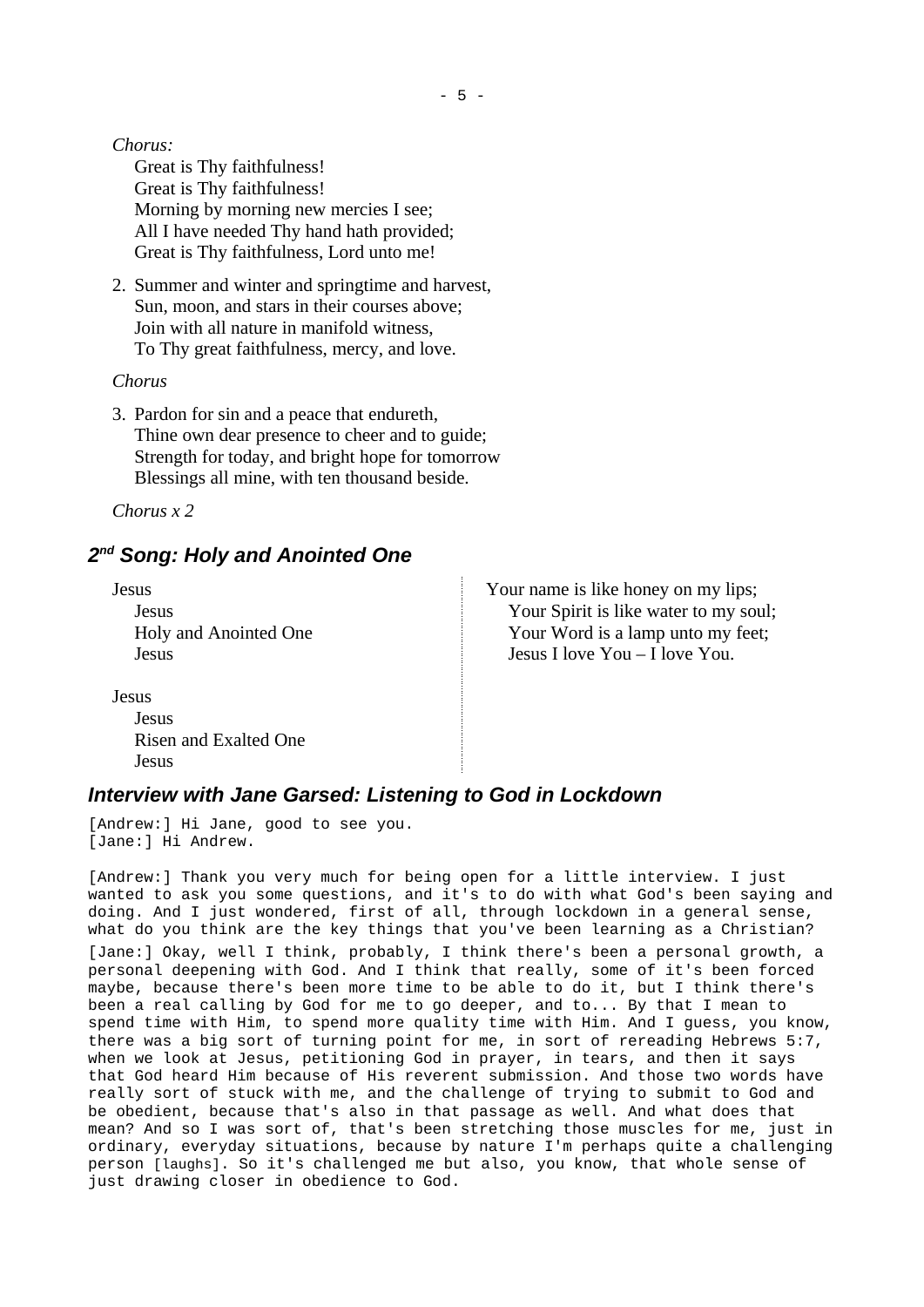[Andrew:] Okay, that's really helpful. Given that that's the context in which God's been leading you and guiding you, are there any particular things, do you think, that God has spoken or shown you in the last, say, few weeks or whatever? [Jane:] Oh well, I guess this last lockdown I think has been incredibly hard for... well, it seems everybody, really, I think. Yeah, just really challenging. But you know what? What I sensed was that there was almost a sort of a severing of what was, of past staff, of... And, you know, it reminded me really of the story around Lot's wife and actually that sort of warning not to look back and then what did she do and what happened to her. And, you know, that sense that this latest lockdown which has been so hard, has been a time for me when it's just stopped me from looking back to what was, actually, that sense of looking forward, but I don't know what I'm looking forward to, and only the Lord knows, you know, we just don't know. But it feels like a letting go of stuff: that's been quite big for me, I think really, yeah, to be more forward facing.

[Andrew:] Okay so in the light of that, then, what would you say you would be hoping for or encouraging other people in church to be thinking about as we gradually come out of lockdown?

[Jane:] Well, I think one of the things that has happened this last year, of course, is that, well certainly for me, and I know that's not the case for people working at home with kids and everything else, but – has been a sort of a rhythm that has meant that there's been some quiet times or lengthy quiet times, and so the pace perhaps for me has slowed down. And, you know, you just feel that when we come out, there's going to be a huge demand to do, a huge demand to... because there's going to be so much sort of need, but also perhaps the sense for some people that they've been wanting to pick back up the things that had stopped, which can often be really good and honourable things, but I guess the way God spoke to me really recently is that, you know, church in general, church as we know it, is it does good deeds, but  $I$  think whilst those good deeds are honourable, I think we mustn't do it to the detriment of our relationship with God and to seeking Him first and, you know, I was thinking that actually we can fall into things and we could be really capable and do those things really well, but do we have the mandate from God to do it? And I think it's about sort of, perhaps, that we need to be regularly checking, checking in with God, you know, is this what... it might seem good, but is it what you're calling us to do? Because, you know, the other thing I think is that we're going ahead, but we don't know what we're going into. It's a season that has been ordained by the Lord, and only He knows what He's been equipping us for in this last year. And therefore, there's that... you know, the most important thing for us is to actually share the Good News and to have that courage to talk about Jesus more and to, yeah, to find ways of doing that in a way that does what we're called to do.

[Andrew:] Okay, that's really helpful, Jane, thank you so much for answering my questions, and bye bye now. [Jane:] Bye!

[Lindsey:] Thank you for that, Jane, that was really, really encouraging. That's great. So I'm going to bring our Bible reading now, which is from Matthew 19, verses 1 to 12.

### <span id="page-5-0"></span>*Reading: Matthew 19:1-12 [NIVUK 1984]*

1 When Jesus had finished saying these things, he left Galilee and went into the region of Judea to the other side of the Jordan. 2 Large crowds followed him, and he healed them there.

3Some Pharisees came to him to test him. They asked, "Is it lawful for a man to divorce his wife for any and every reason?"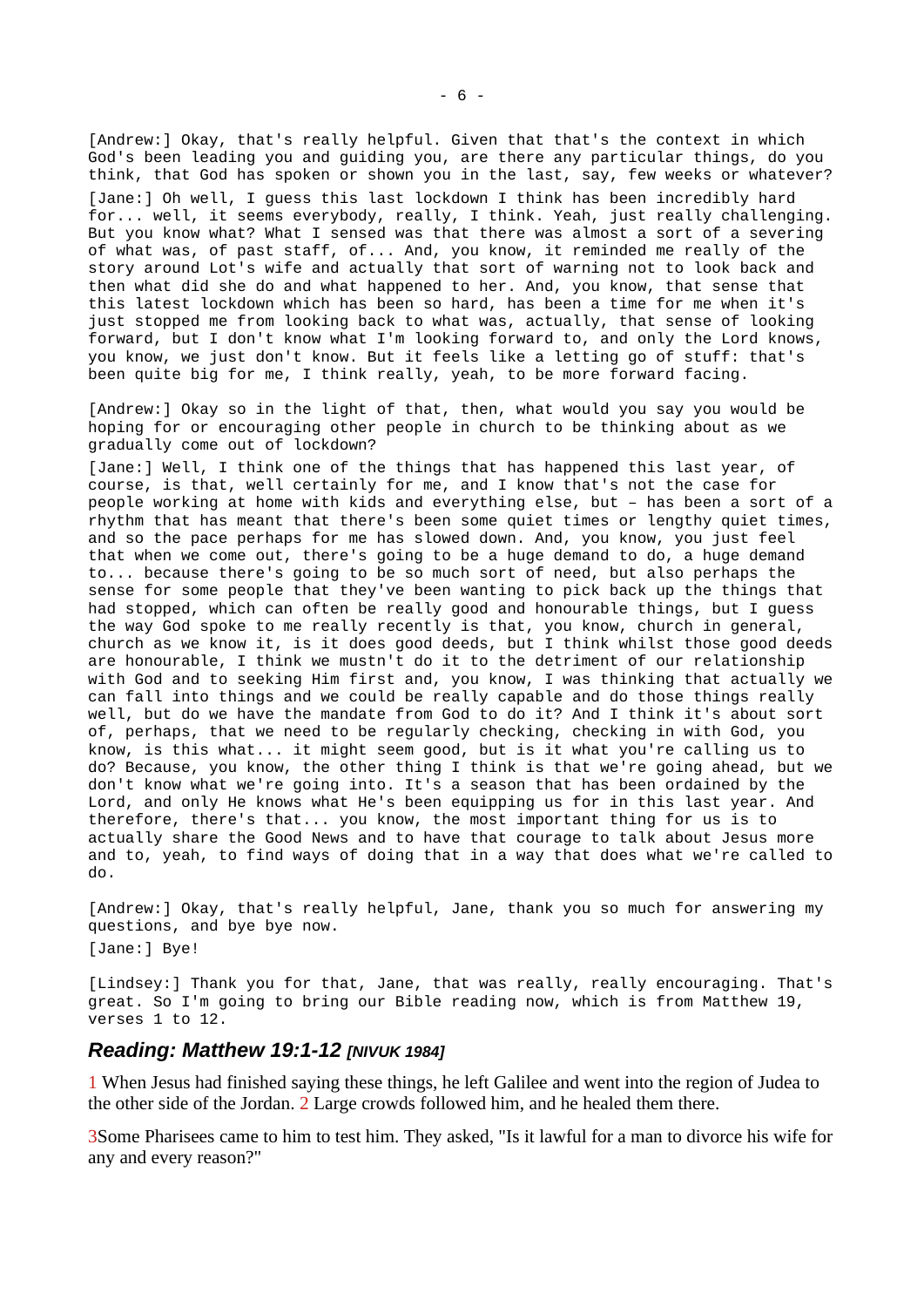4 "Haven't you read," he replied, "that at the beginning the Creator 'made them male and female,' 5 and said, 'For this reason a man will leave his father and mother and be united to his wife, and the two will become one flesh'? 6 So they are no longer two, but one. Therefore what God has joined together, let man not separate."

7 "Why then," they asked, "did Moses command that a man give his wife a certificate of divorce and send her away?"

8 Jesus replied, "Moses permitted you to divorce your wives because your hearts were hard. But it was not this way from the beginning. 9 I tell you that anyone who divorces his wife, except for marital unfaithfulness, and marries another woman commits adultery."

10 The disciples said to him, "If this is the situation between a husband and wife, it is better not to marry."

11 Jesus replied, "Not everyone can accept this word, but only those to whom it has been given. 12 For some are eunuchs because they were born that way; others were made that way by men; and others have renounced marriage because of the kingdom of heaven. The one who can accept this should accept it."

This is the Word of the Lord.

### <span id="page-6-0"></span>*Talk: Christ's View of Marriage*

[Lindsey:]

So just before Andrew talks to us, I'm just going to pray for him because this is quite a challenging subject for lots of people, so let us pray.

Father God, I ask your Holy Spirit to anoint Andrew when he's talking this morning. I pray for Your wisdom, and for Your Word. And I also pray, Jesus, that Your love will shine through. But just be with him now and anoint him. In Jesus' name, Amen.

[Andrew:] Amen. Thank you, Lindsey.

So, good morning again, good to see you all. I just thought it might be worth mentioning, today is the anniversary of our first online service, last March. Isn't it bizarre to think that we've been doing this for a whole year, the whole year? Amazing.

Well, let me begin: I'm going to talk on marriage. We'll have our first slide up. I just wanted to, in some respects, give a kind



John Dunnett (CPAS/EGGS)

lan Paul (Psephizo)



Andrew Goddard (Fulcrum/CEEC)



Andrea Williams (Christian Concern)

Inspiring people

of a commendation to the different kinds of people who've been a particular help to me during the last, say, five years. Some of you will know that I'm part of something called Evangelical Group General Synod, EGGS for short. John Dunnett has been a huge help in leading that while I've been involved in General Synod for the last five years, likewise Ian Paul, who has a particular blog that deals with subjects around marriage, sex and sexuality, he's been amazing. I would really encourage you to Google Ian Paul and read some of the various articles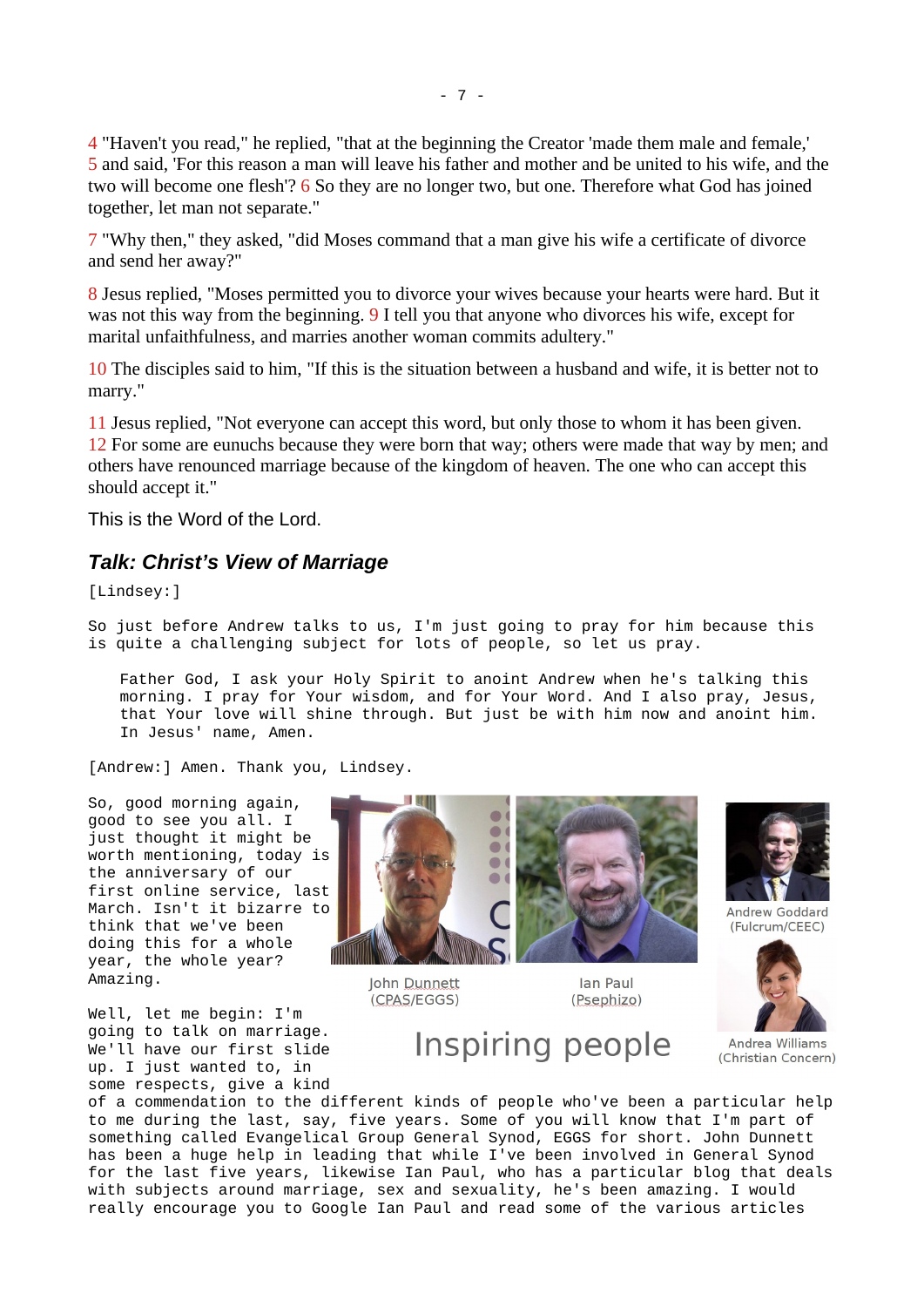that he covers, and it's wide-range, as well as stuff to do with marriage and sexuality. Andrew Goddard has done some extraordinarily good in-depth theology, and some of you may have heard of an organisation called Christian Concern that Andrea Williams set up, about 5 or 6 or 7 years ago, and that was to do with being able to protect and defend Christians in the workplace, who were probably going to be struggling as society was changing its views on issues around sex, and sexuality in marriage. That's been really helpful to to have those folks kind of in the background while I've been doing the learning.

Today I wanted to focus in on Jesus Christ as our focus when we think about the subject of marriage in a kind of a no-brainer way: for Christians, what Jesus says is basically what we should believe: He is our Lord. That's why we call Him Lord Jesus Christ, so whatever Jesus' perspective was is the clearest indicator as to what kind of things we should understand about the subject of marriage.

And I would begin with this general point: even though we have a picture in our head of Jesus being gracious and welcoming and accepting, forgiving, on the subject of marriage, Jesus was stricter on marriage, sex and sexual thought, than every single group of His day, every single existing group, be it Sadducees, the Pharisees or the Essenes. The Essenes were a group that were kind-of out in the wilderness, possibly it's where John the Baptist is linked to. All of those groups had different perspectives on issues around marriage, and beyond all of them, Jesus graded up the requirements for people who were married. It's entertaining when you read that section in Matthew 19 as to the disciples' response when they realise they can't get out of marriage, and they were saying, "Well, it's better that we should be single," because Jesus raised the bar on the subject. He frequently talked about marriage. And what He was doing, He was addressing an issue of His day. One of the problems that had emerged in Israel at the time of Christ was the idea or the practice, rather, of easy divorce, where people had taken a line or two from the Old Testament, and the men were using it in an abusive way to get out of marriage whenever they felt like it. And depending on the different kind of rabbinic emphasis, some people would say, if your wife does this or this or this, you can get divorced. Some people were saying things like, "Well, you know, even if she burns the toast you can kind-of divorce," which was crazy. This was abusing, abusing women. And so the teachers of the day gathered around Jesus to challenge Him and see where He stood on the matter. And that is where He made this case for marriage being a lifelong commitment, except for very specific clauses. He really raised the bar and said marriage is so important: this was how it was done from the beginning.

Now some people may say, "Well that's all very well and good. How does that relate to our current conversation with regards to marriage that is different now, where we're talking about same-sex marriage. Jesus doesn't seem to say anything about that." Well, I think that's a misunderstanding of Jesus and what He was teaching. I think if Jesus in His day had stood up to a crowd and said, "Let me talk to you about homosexual marriage," every single person, every single Jew around Him would have scratched their heads and thought, "Why? Why do you want to talk about that?" Every single Jew, every single Israelite for centuries was already very clear on what the Old Testament Scriptures taught about that. And so His absence of saying anything about that, is because there was no need for Him to be raising the subject explicitly: that's a misunderstanding. In the same way, I mean, Jesus didn't say anything, for example, about incest. Now presumably, that doesn't mean we can infer that He was pro-incest simply because He doesn't mention it. Jesus focused on the matters of the day, and didn't need to make reference to things that were already a given at His time.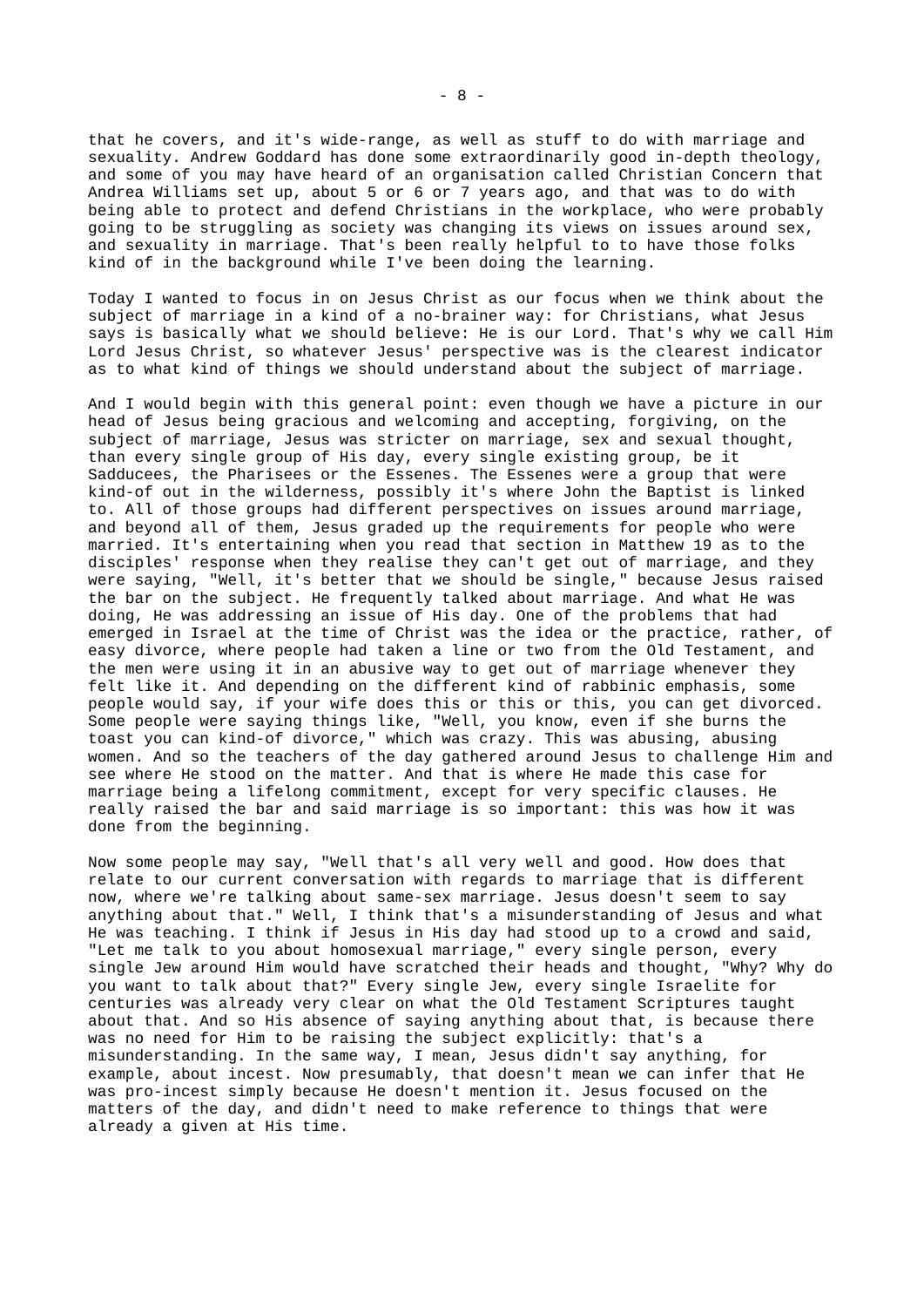So let me have the next slide. This particular phrase we find in Jesus' teaching in the Sermon on the Mount gives a really good window into where Jesus was coming from, in terms of His attitude to the existing Law of God. Matthew 5:17-18 says this: "Do not think that I have come to abolish the Law or the prophets. I have not come to abolish them, but to fulfil them. For truly I tell you, until Heaven and Earth disappear, not the smallest letter, not the least stroke of a



Matt.5:17-18 "Do not think that I have come to abolish the Law or the Prophets; I have not come to abolish them but to fulfil them. For truly I tell you, until heaven and earth disappear, not the smallest letter, not the least stroke of a pen, will by any means disappear from the Law until everything is accomplished."

pen will by any means disappear from the Law until everything is accomplished." Jesus the Jew, remember we need to see Him in His context, Jesus the Jew endorsed the whole content of the moral law, because He regarded that as being from His Father. The only laws that Jesus replaced or fulfilled, if you like, were the sacrificial and cultural laws. We know through His death and His resurrection, sacrifices no longer need to be performed and the cultural laws that had separated the Jewish from the other nations were overturned by Jesus, because He made the Gospel available to all nations. When we think of what He was endorsing long-term are the obvious things that all Jews of His day would look back to. If you were to read through the Levitical commands from Moses, there's a whole set of prohibitions that Jesus would have had in His mind when He's thinking about what you mustn't do to protect marriage. In Leviticus 18, it talks about parents and children shouldn't have sex, and this is all kind-of obvious, that siblings and half-siblings shouldn't or a grandparent and a grandchild or an uncle or a niece or a brother-in-law and a sister-in-law. All of these common understandings of those you should not have sexual relationships through, and including in those lists in Leviticus 18, it would include bestiality, which is sex with an animal, or homosexual sex. This is where Jesus would have drawn His understanding of what are prohibited because marriage is, as He said, from the beginning, male and female, and a marriage that should last until the end of your days.

Jesus in effect closed loopholes. He closed the loopholes beyond every single group in His day, beyond the Pharisees, beyond the Essenes. You may remember in the Sermon on the Mount, He goes even further. Matthew 5:27-28 says this:

27 'You have heard that it was said, "You shall not commit adultery." 28 But I tell you that anyone who looks at a woman lustfully has already committed adultery with her in his heart.'

So no longer is Jesus simply saying you should stick with the woman that you're married to, He's saying you should not even be thinking about anybody else, you shouldn't be imagining lustful thoughts about somebody else. So the bar with Jesus goes higher than anyone else, He is stricter on issues around marriage than any other person.

Now why would He think like this? Why would Jesus have such a firm, clear idea of this? He always refers back. Every single time He refers, or is challenged, over the question of marriage, He refers back to the Genesis account. You will see in this why we've emphasised this in these previous talks: every single reference is back to the primary Word of God, that defined and designed human beings in the beginning. Again let me read it to you. These are the words of Jesus. He says $<sup>1</sup>$  $<sup>1</sup>$  $<sup>1</sup>$ ,</sup>

4 'Haven't you read,' he replied, 'that at the beginning the Creator "made them male and female," 5 and said, "For this reason a man will leave his father and mother and be united to his

<span id="page-8-0"></span><sup>1</sup> in Matthew 19:4-5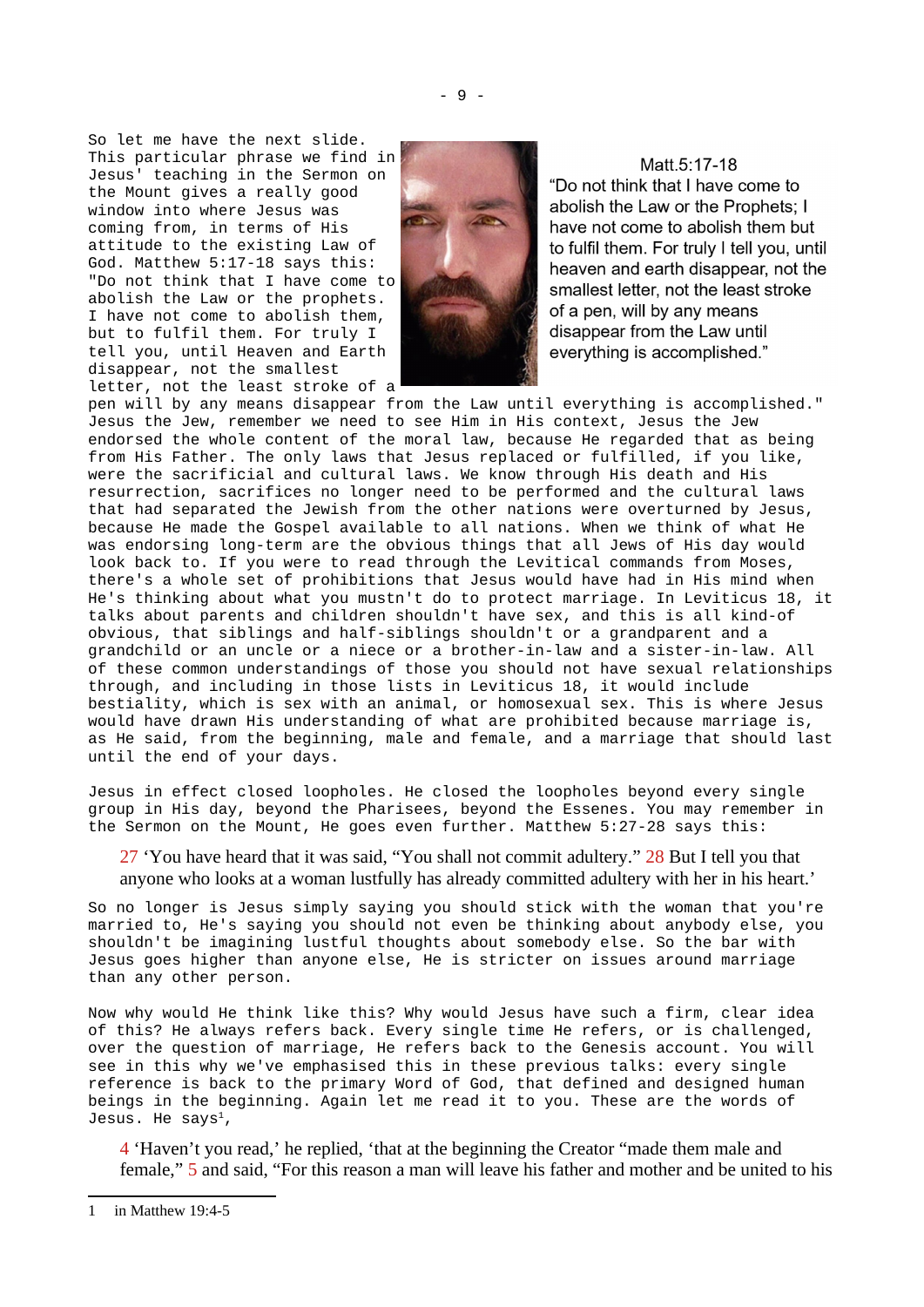wife, and the two will become one flesh"? 6 So they are no longer two, but one flesh. Therefore what God has joined together, let no one separate.'

His source material was Genesis. Jesus regarded these words as the proof text for any dispute around marriage. Why would this be so personally important to Jesus? Well, you will have heard from Phil last week, that Jesus knew Himself to be *the* bridegroom. He understood that the picture of marriage, the icon if you like of marriage, portrayed His own divine relationship with believers. That's what Paul says in Ephesians, that Christ and the church is the picture of true marriage: Jesus as the bridegroom. And so this would be hugely, hugely important to Jesus, He would see every single marriage as pointing to what He was going to do with those who would become His followers. So the only two arrangements that He endorsed were marriage, male and female, that's what He designates; and singleness, in this passage in Matthew 19, and He placed actually a strong emphasis on singleness. He talks about marriage, but He emphasises singleness.

You'll know later in Paul's letters that he too emphasises singleness. Why might that be important? I think, even in a series focusing on marriage, we need to emphasise the significance of single life. The two most obvious examples of holy and vibrant and radical single life are Jesus Himself and the apostle Paul. Jesus Himself embraced the life where he wasn't married, and He chose to do that not only primarily because He was Messiah but He was saying something about the importance of being devoted to God in a way where there is no other distraction, there is no other priority. That was Paul's argument in his lectures, he says, "You know, obviously it's better to marry than to burn with passion, but I would rather that you are like me," says Paul $^2$  $^2$ , "so that you can be devoted to the Kingdom." That's exactly the language that Jesus uses here at the end of this section. Let me read it to you again. Jesus says this<sup>[3](#page-9-1)</sup>:

11 … "Not everyone can accept this word, but only those to whom it has been given. 12 For some are eunuchs because they were born that way; others were made that way by men; and others have renounced marriage because of the kingdom of heaven. The one who can accept this should accept it."

So Jesus really rates people who choose a single life instead of a married life. And He says, "For the sake of the Kingdom." There's very little evidence to describe exactly what particular categories He was talking about. But people have argued that this could well include, for example, people who seem to be same-sex-attracted, but who nevertheless choose a single life, a celibate life for the sake of the Kingdom of God. I will give some examples later of this, but Jesus gives us two examples for living: for marriage, male and female; or for singleness, with an emphasis on singleness.

Let me have my next slide. We sometimes wonder how frequently Jesus would speak about questions around sex and marriage. Is this a peripheral matter or is this a really important matter to Him? There's a particular Greek word that occurs in the New Testament. 25 times it occurs and it's the word *porneia* [πορνείᾳ]. Jesus refers to it four times in different gospels, but like I said, 25 times throughout the whole of the rest of the New

lesus refers to 'porneia' 4 times (and there are 25 references in the NT across 11 separate books) prohibiting ANY sex outside monogamous male/female marriage. This would have to include same-sex behaviour.

"Neither do I condemn you." Jesus declared. "Go now and leave your life of sin." John 8:11



Testament, across 11 separate books, the reference to *porneia* is made. And this word *porneia* means in English translation 'sexual immorality', and it's

<span id="page-9-0"></span><sup>2 1</sup> Corinthians chapter 7 verses 1 to 16

<span id="page-9-1"></span><sup>3</sup> [NIVUK 1984]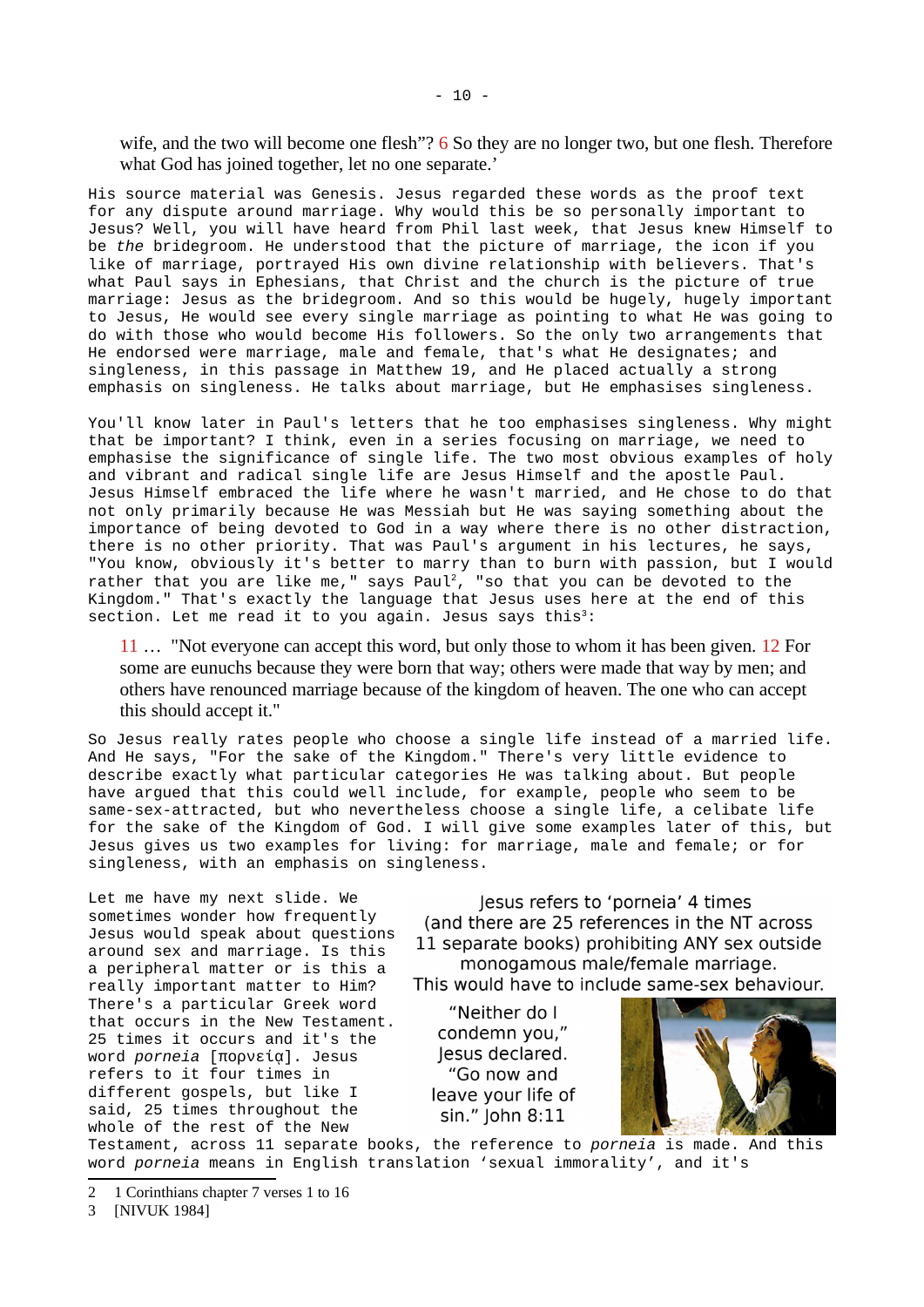basically a kind of a catch-all term to describe any sex which is outside of monogamous marriage. And inevitably that would have included any same-sex behaviour, but it included that whole list that I referred to earlier from Leviticus. Sexual immorality is any kind of sexual activity outside of marriage that is male and female.

Jesus emphasised this, but His practice really reveals a great deal of care. You will remember the story in John's gospel, John 8, where a woman caught in adultery is dragged in front of Jesus by a hostile crowd, to see if they could challenge Him over what should be done with this woman who was caught in adultery. It's always worth noting, they only brought the woman. What happened to the man? Why wasn't he there? Obviously there was a bit of a slant going on in terms of their emphasis in this crowd but they drag her in front of Jesus. And Jesus protects her. The first thing I would want to emphasise is this: even though Jesus was expressly clear on sexual immorality being serious and wrong, His intention from the outset is to protect people who are sexually immoral from hostility or any kind of violence. He guards her, He puts Himself in between her and this crowd, and creates a way so that she can be set free. And He doesn't condemn her. He creates that beautiful conversation with the crowd, "If anyone else has not sinned, you can cast the first stone," and they all gradually walk away, and He speaks to her. He speaks tenderly to her. And He says, "Has anyone condemned you?" and she says, "No." And He says this: "Neither do I condemn you. Go and sin no more." There's two things we can learn from Jesus' attitude to people who are living a sexually immoral life. He doesn't condemn, but He does encourage them, or even command them, "Go and sin no more." So He protects. He prevents hostility to them. He doesn't condemn, but He does call them towards repentance. Why? Because He wants to be in right relationship with God. He doesn't endorse wrong behaviour, He protects the life so that it can be turned around.

So what could we confidently conclude that Jesus would say about same-sex marriage? Inevitably, if we've done this series, people will be thinking in their heads, "Well, what can we say? Did He say anything explicit? Does that mean it's an open question?" I think it is much clearer than that. We know for a fact that the Old Testament Scriptures spoke in prohibitive terms about same-sex behaviour. We also know that the people of Jesus' day, the Jews around Him, believed exactly the same. That was the same position as the Old Testament. We know that Jesus Himself was stricter on sex and marriage than any other group of His day, so He was moving towards strictness, rather than towards liberty. And finally, you would think the people who become the chief witnesses of Jesus and the people who give His teaching later on, the apostles, would reflect Christ's own position. What did they say? Every single reference to same-sex behaviour in the New Testament is regarded as wrong. They all described *porneia*, sexual immorality and explicitly same-sex relationships, as not the will of God. This is what you would call a univocal message from the Bible. It says one thing all the way through, from the old to the time of Jesus, and after Jesus, clear, plain teaching. What are the odds of Jesus being out of sync with the Old Testament, out of sync with the teaching of His day, out of sync with even His followers and having this kind of unique space where, even though He didn't mention it to anybody, He was actually pro same-sex marriage? That is beyond absurd and is ridiculous, especially when Jesus Himself had a stricter view than everybody else. So I can happily conclude, I can happily conclude that the position of Jesus on marriage is the traditional one, that God made us male and female, and put us in a marriage covenant to live our lives to the end of our lives, committed.

Now for those of you who do need to spend more time studying this and examining this, once again Denise has kindly issued the marriage documents that I put together for the church. Can I really encourage you, read them and study them. There's a particular focus in on those three passages in the New Testament, Romans 1:18-32, or 1 Corinthians 6:9, or 1 Timothy 1:9-10. It really goes into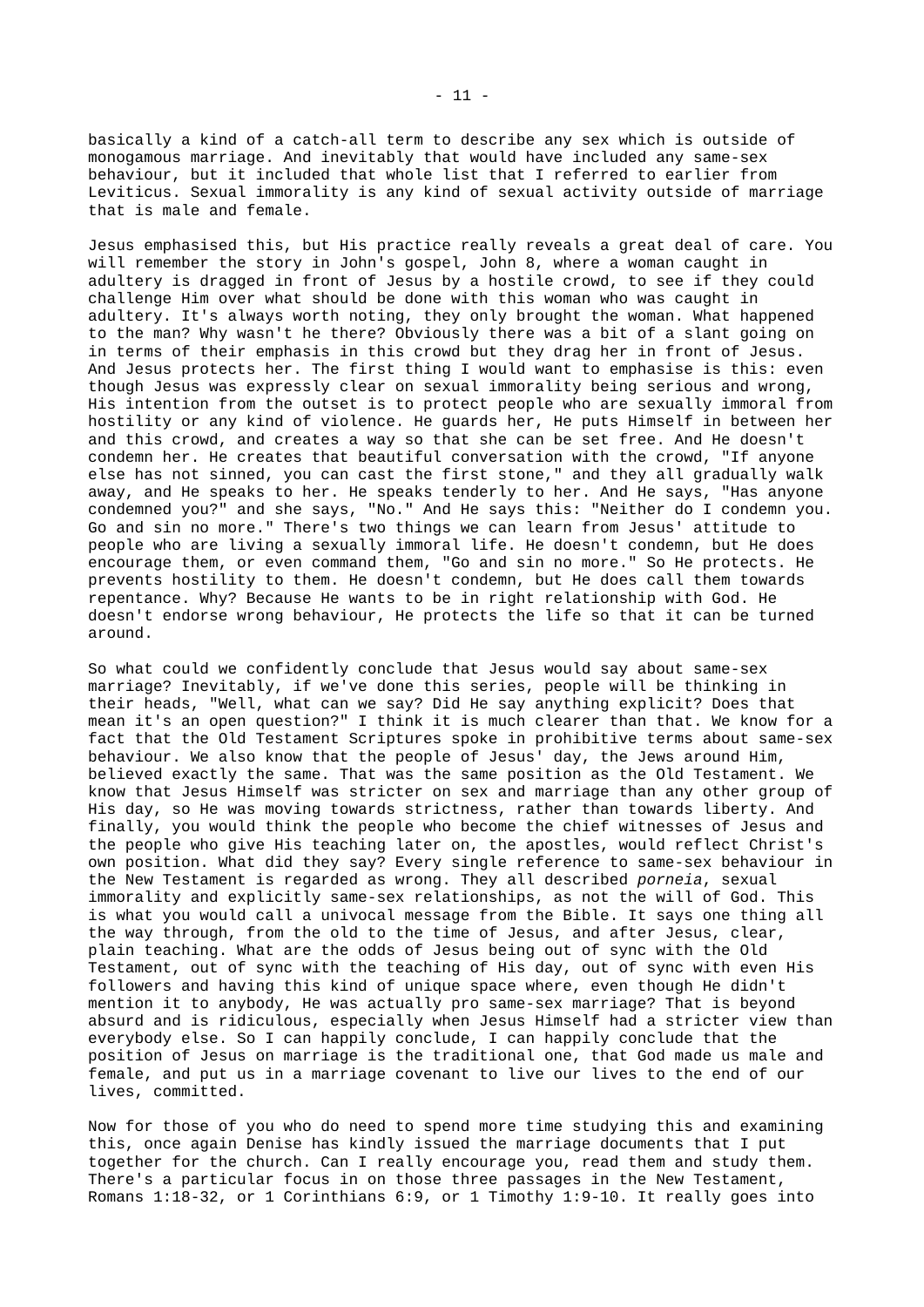some depth. I would also recommend to you one of the Grove booklets that covers this subject. Ian Paul, who I mentioned at the beginning of the talk, has got a really brilliant Grove booklet looking at same-sex unions. It's a booklet<sup>[4](#page-11-1)</sup> that you can order from [grovebooks.co.uk.](https://grovebooks.co.uk/) It's only £3.95, and it gives a really clear understanding of what the New Testament teaches about same-sex unions.

I need to say this: these texts mean what they say. They do say that homosexual or gay sex is contrary to the will of God. I do need to say this: this does not mean that a person who is orientated towards their own sex is more wicked than I, because we all have desires and actions that are wrong. My inclination to be greedy or angry, and a multitude of other things, are equally wrong. This has nothing to do with condemning; this is simply describing what Jesus and the New Testament would have believed, and what they teach.

Is there any hope for those people who may struggle with such a message, so people who may hear this and feel like, "Well, what can I do?" Can I have my next slide. One of the things that has been inspirational for me over the last

five years is discovering a group of people who were connected to a particular website called Living Out: [livingout.org](https://www.livingout.org/) And these guys are people who I would regard as some of my most significant heroes of the day, I think of people like Sam Alberry, Ed Shaw, Sean Doherty, who are people who are leaders in the Church. These are people of significant influence, and they are selfconfessed same-sex-attracted celibate Christians [Andrew corrected afterwards: "In fact Sean



Sam Allberry (Pastor/Speaker)

ivingOut.org

**Ed Shaw** Emmanuel, Bristol (Pastor)

Sean Doherty **Trinity College** (Principal) now married to his wife

Doherty WAS same sex attracted and is now married (to his wife)"]. These are people who have made the decision that because of their orientation, they know that they can't enter into marriage, and they believe what the Bible says, that they need to remain single. I've listened to Ed Shaw over a number of years: I've had conversations with him at General Synod. Just the last week or two, Sean Doherty was doing a Zoom seminar for some local clergy in the area and he's brilliant, he's the principal of my own theological college. So people who are same-sexattracted are possibly some of the most inspirational and great examples to me of people being devout. They are examples that show single celibate life is actually a tremendous way of honouring God with the whole of your life, perhaps in a way that we who are married, can't. So I would say to you that there is no closed door here, to people who are same-sex-attracted. The message of the Kingdom is to call everybody into a life of clear devotion to Jesus Christ and,

like Him, a single life which can be a full life, and in the context of a good church community, an included place of belonging, a place of love and welcome. Marriage is not the only place where intimacy can happen.

So I wanted to kind-of finish there and say, everything I have studied, everything I have learned, shows me that Jesus Christ would hold the same view of the Old Testament, the New Testament writers, and the things He said raised the bar, rather than made things more lax and more open.

### <span id="page-11-0"></span>*Lindsey's thoughts on the subject*

I'm just going to ask Lindsey to join us now. And I just wanted to finish this talk really by explaining that we have had to kind of like battle with this, over the years. One of the things that many people won't really understand is, you don't do this in a kind-of an empty kind of academic stance, you do this in the real world. And it has been costly, it has been costly for Lindsey and I to

<span id="page-11-1"></span><sup>4</sup> Several booklets found at<https://grovebooks.co.uk/search?q=same+sex>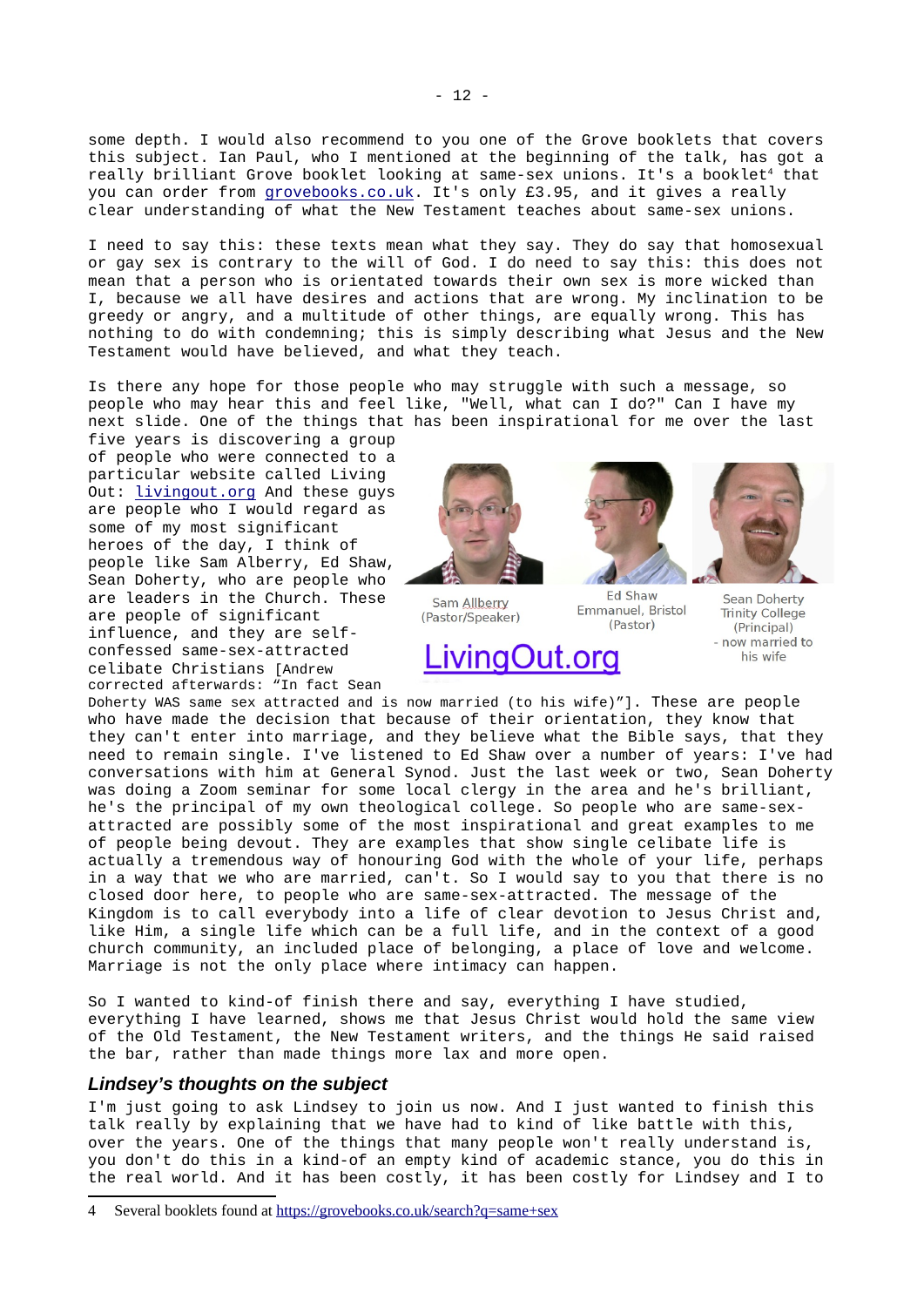wrestle with this. For example, it's been difficult to wrestle with this, when your children don't necessarily agree with your position on this. I don't know how you would say this has been for you, Lindsey?

#### [Lindsey:]

I think this has been going on for a few years, and, you know, it's very, very hard as a mother, I'm by nature a very pastoral person. I've found part of the time I've wanted to run away from this, it's an issue, because it's really difficult and it's contentious, and not wanting to come across as some sort of bigoted person; and you know, people, sometimes the children say, "Well that's like racism if you don't agree with that, and it's being unkind," and I've really struggled with that, and I know a lot of Christians struggle with this, because we're not nasty people. Most of us, you know, especially at St John's, we're extremely kind, we're compassionate, we're caring, and I've had to really work with God on this through the years. It's painful when your children have really struggled and just thought, you know, this is terrible. And I've had to... And it's made me either do two things: one, walk away from God, if I'm honest, or actually walk with God. And I think He's taken me through this process with Him, and to trust Him through it. And God isn't a bad God, and He doesn't hate. Can I just say He does not hate people who are gay, He does not. The two verses that came to mind when I was thinking about this from God was Isaiah 42 verse 3 where it says,

A bruised reed he will not break, and a smouldering wick he will not snuff out.

And the other one was Matthew 11 verse 28:

'Come to me, all you who are weary and burdened, and I will give you rest.'

So God doesn't break people who are struggling. If you're someone who's struggling at home or you found these feelings of same-sex attraction, not to hide them, not to bury them, that's not God's intention, He doesn't want anyone to hide. He loves everybody and wants them to come to Him. And I would even say as a married person, I want to make it really clear: being married is not always easy. It can look like, "Oh, it's not fair, you're married," but there are times that marriage is really tough. And for any of you are married, it's really tough and there are times you think "Gosh, it'd be easier not to be married," or there may be times you fancy other people, you know, monogamy, you're not able to be with anybody else. It's tough. And the only thing I can say is what I found is, none of this: you cannot live God's way in your own strength, and actually all of us should say like the disciples, "How the heck do we do this? This is impossible!" And that's the right response: it's impossible, because it's only possible with God, the Holy Spirit, we can't live this life.

And my other thought is this: if people are not Christians, then, you know, then we have love and respect for people outside of the Christian faith and we share Jesus, and that my trust is that Jesus's way is the best way for all of us, so that's just my thought.

#### <span id="page-12-0"></span>*Prayerful Reflection*

[Andrew:] That's really helpful. I just wonder if perhaps we can conclude this talk and sharing with some prayers, and then we'll hand over to Mary and Kal in a moment. So let's pray first.

Father God, we thank You for revealing the will of Jesus to us in Scripture. We thank You, Holy Spirit, for revealing His clear, unequivocal view of what marriage is. And we thank You, Lord, for the New Testament texts that give us even more details of what marriage isn't.

But we come to You, Lord, and we ask for Your grace to be strong and clear on what your Bible teaches, but also to be pastoral and compassionate to those who struggle and don't see a way forward because of orientation. We pray, Lord, that we can do both of these things well, that we can be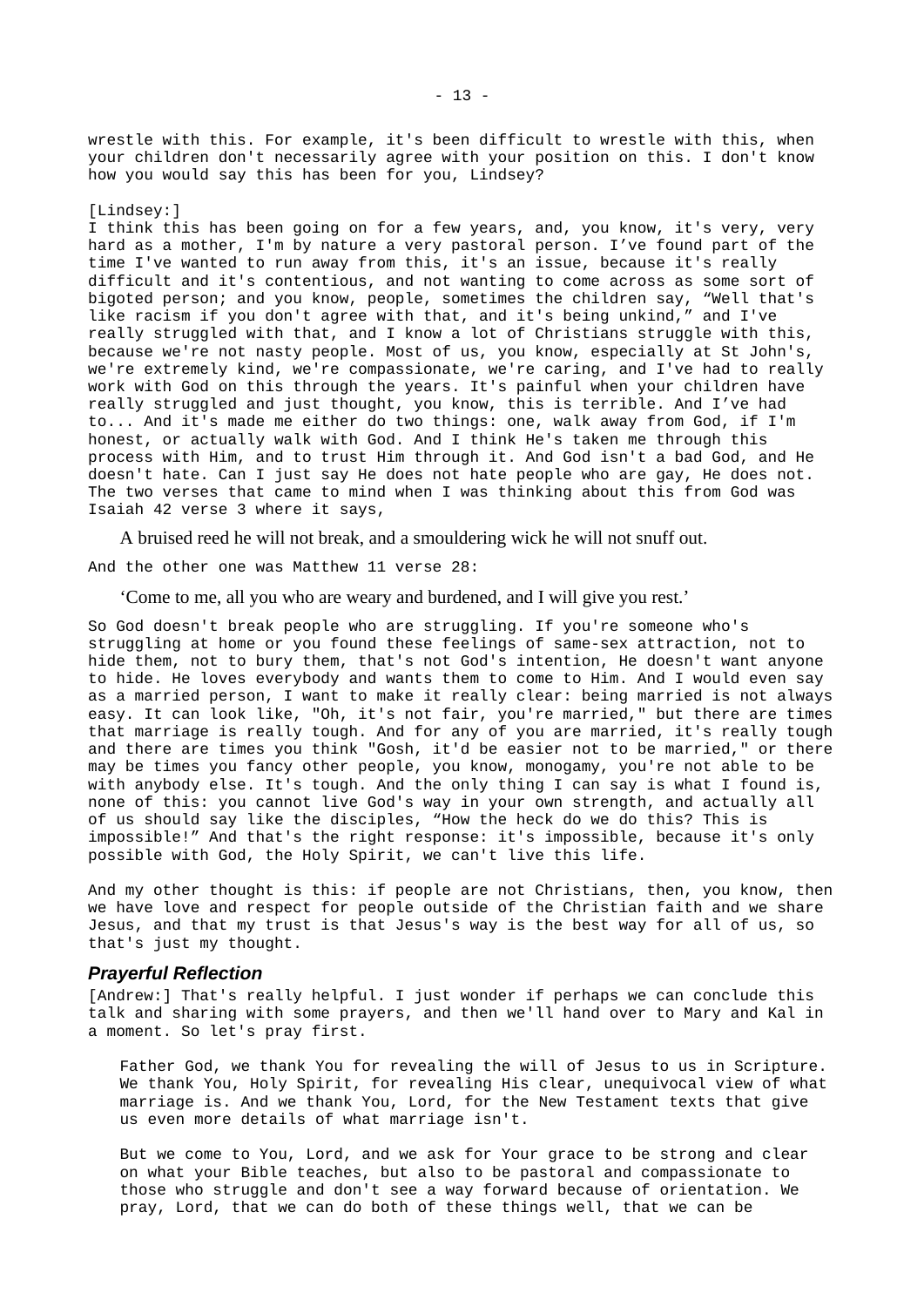faithful to the Word of God, and compassionate to people who need help with sex and sexuality.

We pray, Lord, that You'd give us wisdom as a church to know how to do both of these things well, so that we can care, whilst holding the truth before people. In Jesus' name we pray. Amen.

[Lindsey:]

I just want to pray, Lord, just one thing that I was thinking. I pray that we would be a church community where we feel safe to express the difficulties that we're going through, that we don't hide from each other, or from You. Because actually, that's the worst thing we can do, that nobody feels condemned by saying they're struggling, and that it's in those spaces that we can come and be, I don't know, that intimacy with each other in the body of Christ, that we can share with each other, and we can be with each other. I just pray it's a safe space for people to be open with each other. In Jesus' name, Amen.

[Andrew:] So on that final note, thank you for that, Lindsey, on that final note if anyone does want to talk further about these issues, around marriage, orientation, sex, sexuality; as a PCC we are already working on this subject, we've been working on some possible statements and some wording, and then we'll work on some implications to do with how we express this as a local church. But in the meantime, if anybody wants to talk, please do regard this as a safe space, there is no condemnation. There's only a desire to help.

#### <span id="page-13-0"></span>*Intercessions*

So I'm now going to hand over to Mary and Kal, and they can lead us in some intercessions. Thank you guys.

[Kal:] That's an awful lot to take in from what Andrew and Lindsey have said. Let's spend just a few seconds reflecting on what we've heard.

Heavenly Father, thank You that You always welcome us when we come with sincerity and honesty. We acknowledge the subject of marriage is difficult for us in many ways. The views of society have changed tremendously in recent times, and the church has gained reputation as being homophobic, particularly by the younger generation. This makes us feel uncomfortable. As we carefully and prayerfully consider what Your Word says, give us the courage to come to our conclusions with integrity, but also an attitude of love for all people, as You have created them. Give us the grace to live in love with those we may not fully agree with. We ask this in the name of our Saviour, Jesus Christ, who died for the sins of the world. Amen.

[Mary:] Father God, we lift to You all those who are widowed, divorced, single, unhappily married. We pray that You would strengthen and comfort each one. We pray for the encouragement of good friendships, and the healing of hurts, the emotional wounds and of rejection. We pray for Your Holy Spirit's abiding presence, and for Your restorative touch. In Jesus' name. Amen.

And the Mothers' Union prayer for marriage: Almighty God, our heavenly Father, who gave marriage to be a source of blessing to humanity, we thank You for the joys of family life. Pour upon us Your Holy Spirit, that we may truly love and serve You. Bless all who are married and every parent and child. May we know Your presence and peace in our homes. Fill them with Your love and use them for Your glory. We pray this in Jesus' name. Amen.

Following the killing of Sarah Everett, as she was walking home, and the eight people shot in three spas in Atlanta, Georgia, we pray a prayer for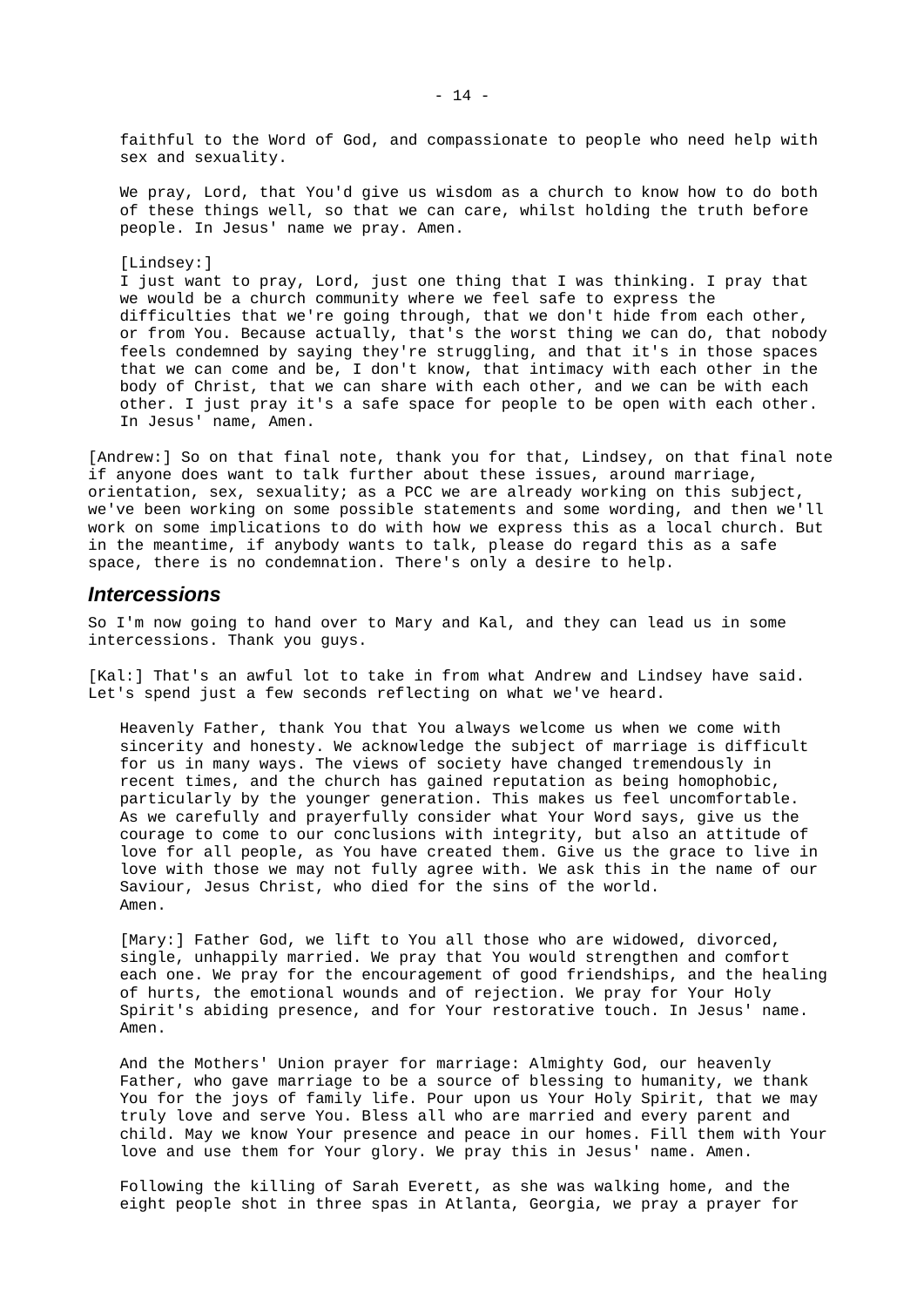justice and mercy, against hatred and violence. We pray for a change in our society, for fairness and equality to grow. We repent of violence and hate, misogyny and racism. Lord incarnate, fountain of mercy and justice, in a world of inequality and iniquity and pain, may our actions be our prayer. We cry out for shalom, fullness of life for all. Let the Spirit of truth guide us, let the Spirit of love free us. Give us the compassion, courage and resolve to become the light we seek, that many may see life and their dignity restored. Inspire us to embody a world without injustice and prejudice, form us into channels of Your love and peace. Let the river of justice and mercy flood our imperfect world, quenching the thirst of parched souls and lands.

Abide in us, O Liberator, that we become the Word that so that the world may have life, life in all its abundance. Amen.

[Kal:] We thank God for the vaccine rollout and the fact that 50% of the population have been vaccinated with the first jab. And yet the pandemic still affects us. And so we pray. Let us pray to God, who alone makes us dwell in safety, for all who are affected by coronavirus through illness or isolation or anxiety, that they may find relief and recovery. Lord, hear us, **Lord, graciously hear us.** 

For those who are guiding our nation at this time, and shaping national policies, that they may make wise decisions. Lord, hear us. **Lord, graciously hear us.**

For doctors, nurses and medical researchers, that through their skill and insights, many will be restored to health. Lord, hear us. **Lord, graciously hear us.**

For the vulnerable and the fearful, for the gravely ill and the dying, that they may know Your comfort and peace. Lord, hear us. **Lord, graciously hear us.** 

We commend ourselves, and all for whom we pray, to the mercy and protection of God. Merciful Father, **accept these prayers for the sake of Your Son, our Saviour, Jesus Christ. Amen.**

### <span id="page-14-1"></span>*Conclusion and Blessing*

[Lindsey:] Thank you, Mary and Kal. They were lovely prayers. We're going to just end with the blessing now, and I've taken this blessing from an Australian Anglican church. And then we're going to have our final song, but, like Andrew said before, if there's anything that you feel you want to talk about, do get in touch, and talk to somebody. Okay.

Lord God, we rejoice in Your greatness and power, Your gentleness and love, Your mercy and justice. Enable us by Your Spirit to honour You in our thoughts and words and actions, and to serve You in every aspect of our lives. Through Jesus Christ our Lord. Amen.

## <span id="page-14-0"></span>*3 rd Song: Light of the World (Here I am to Worship)*

| 1. Light of the world,                 | Chorus:                              |
|----------------------------------------|--------------------------------------|
| You stepped down into darkness,        | Here I am to worship,                |
| Opened my eyes, let me see;            | Here I am to bow down,               |
| Beauty that made this heart adore You, | Here I am to say that You're my God. |
| Hope of a life spent with You.         | You're altogether lovely,            |
|                                        | All together worthy,                 |
|                                        | All together wonderful to me.        |